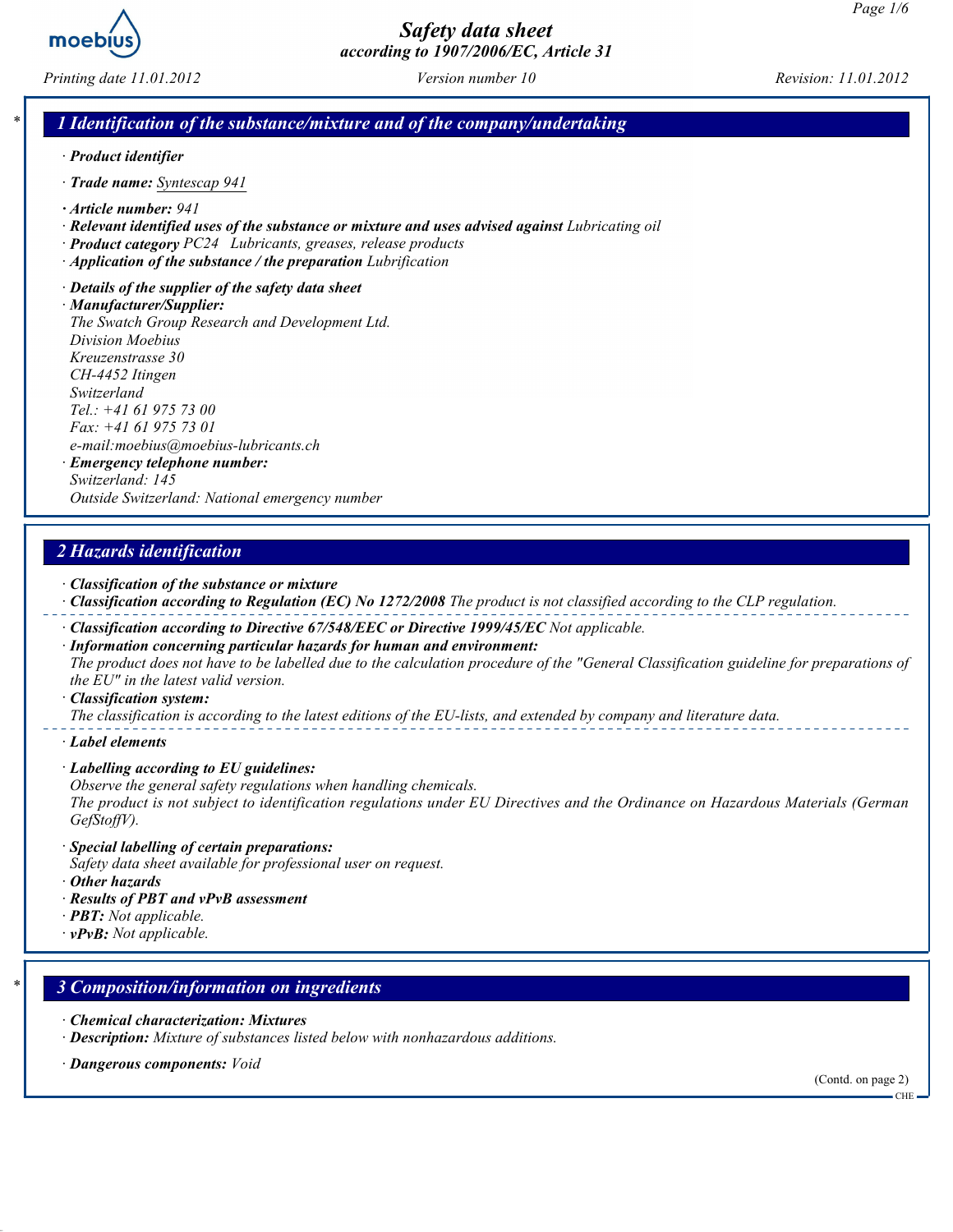Printing date 11.01.2012 **Version number 10** Revision: 11.01.2012

Trade name: Syntescap 941

· Additional information: For the wording of the listed risk phrases refer to section 16.

(Contd. of page 1)

#### 4 First aid measures

- · Description of first aid measures
- · General information: No special measures required.
- · After inhalation: Supply fresh air; consult doctor in case of complaints.
- · After skin contact: Generally the product does not irritate the skin.
- $\cdot$  After eve contact: Rinse opened eve for several minutes under running water.
- · After swallowing: If symptoms persist consult doctor.
- · Information for doctor:
- · Most important symptoms and effects, both acute and delayed No further relevant information available.
- · Indication of any immediate medical attention and special treatment needed No further relevant information available.

### 5 Firefighting measures

- · Extinguishing media
- · Suitable extinguishing agents: Use fire extinguishing methods suitable to surrounding conditions.
- · Special hazards arising from the substance or mixture No further relevant information available.
- · Advice for firefighters
- · Protective equipment: No special measures required.

### 6 Accidental release measures

- · Personal precautions, protective equipment and emergency procedures Not required.
- · Environmental precautions: No special measures required.
- · Methods and material for containment and cleaning up:
- Absorb with liquid-binding material (sand, diatomite, acid binders, universal binders, sawdust).
- · Reference to other sections
- No dangerous substances are released.
- See Section 7 for information on safe handling.
- See Section 8 for information on personal protection equipment.

See Section 13 for disposal information.

### 7 Handling and storage

- · Handling:
- · Precautions for safe handling No special measures required.
- · Information about fire and explosion protection: No special measures required.
- · Conditions for safe storage, including any incompatibilities
- · Storage:
- $\cdot$  Requirements to be met by storerooms and receptacles: No special requirements.
- · Information about storage in one common storage facility: Not required.
- · Further information about storage conditions: None.
- $\cdot$  Specific end use(s) No further relevant information available.

### 8 Exposure controls/personal protection

· Additional information about design of technical facilities: No further data; see item 7.

(Contd. on page 3)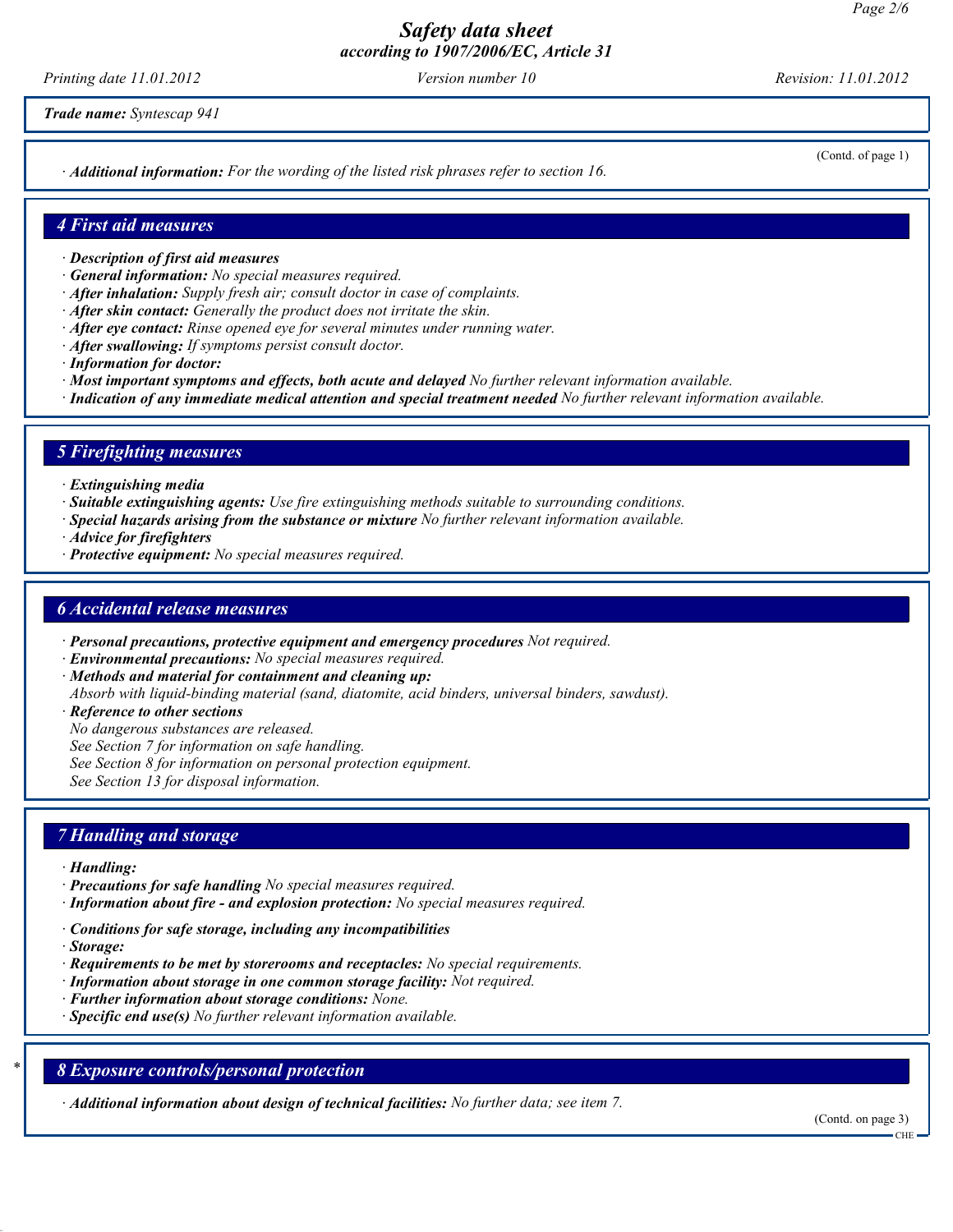Printing date 11.01.2012 Version number 10 Revision: 11.01.2012

Trade name: Syntescap 941

(Contd. of page 2)

· Control parameters

· Ingredients with limit values that require monitoring at the workplace:

The product does not contain any relevant quantities of materials with critical values that have to be monitored at the workplace.  $\cdot$  **Additional information:** The lists valid during the making were used as basis.

· Exposure controls

· Personal protective equipment:

· General protective and hygienic measures: The usual precautionary measures are to be adhered to when handling chemicals.

· Respiratory protection: Not required.

· Protection of hands:

The glove material has to be impermeable and resistant to the product/ the substance/ the preparation.

Due to missing tests no recommendation to the glove material can be given for the product/ the preparation/ the chemical mixture. Selection of the glove material on consideration of the penetration times, rates of diffusion and the degradation

· Material of gloves

The selection of the suitable gloves does not only depend on the material, but also on further marks of quality and varies from manufacturer to manufacturer. As the product is a preparation of several substances, the resistance of the glove material can not be calculated in advance and has therefore to be checked prior to the application.

· Penetration time of glove material

The exact break through time has to be found out by the manufacturer of the protective gloves and has to be observed.

· Eye protection: Goggles recommended during refilling

| 9 Physical and chemical properties                                                                           |                                               |                    |
|--------------------------------------------------------------------------------------------------------------|-----------------------------------------------|--------------------|
| · Information on basic physical and chemical properties<br><b>General Information</b><br>$\cdot$ Appearance: |                                               |                    |
| Form:                                                                                                        | Liquid                                        |                    |
| Colour:                                                                                                      | Light yellow                                  |                    |
| Odour:                                                                                                       | <b>Odourless</b>                              |                    |
| <b>Odour threshold:</b>                                                                                      | Not determined.                               |                    |
| $\cdot$ pH-value:                                                                                            | Not determined.                               |                    |
| Change in condition<br><b>Melting point/Melting range:</b><br><b>Boiling point/Boiling range:</b>            | Undetermined.<br>$>$ 200°C                    |                    |
| · Flash point:                                                                                               | $>100^{\circ}C$                               |                    |
| · Flammability (solid, gaseous):                                                                             | Not applicable.                               |                    |
| · Ignition temperature:                                                                                      |                                               |                    |
| <b>Decomposition temperature:</b>                                                                            | Not determined.                               |                    |
| · Self-igniting:                                                                                             | Product is not selfigniting.                  |                    |
| · Danger of explosion:                                                                                       | Product does not present an explosion hazard. |                    |
| · Explosion limits:                                                                                          |                                               |                    |
| Lower:                                                                                                       | Not determined.                               |                    |
| <b>Upper:</b>                                                                                                | Not determined.                               |                    |
| · Vapour pressure:                                                                                           | Not determined.                               |                    |
| $\cdot$ Density:                                                                                             | Not determined.                               |                    |
| $\cdot$ Relative density                                                                                     | Not determined.                               |                    |
| <b>Vapour density</b>                                                                                        | Not determined.                               |                    |
|                                                                                                              |                                               | (Contd. on page 4) |

CHE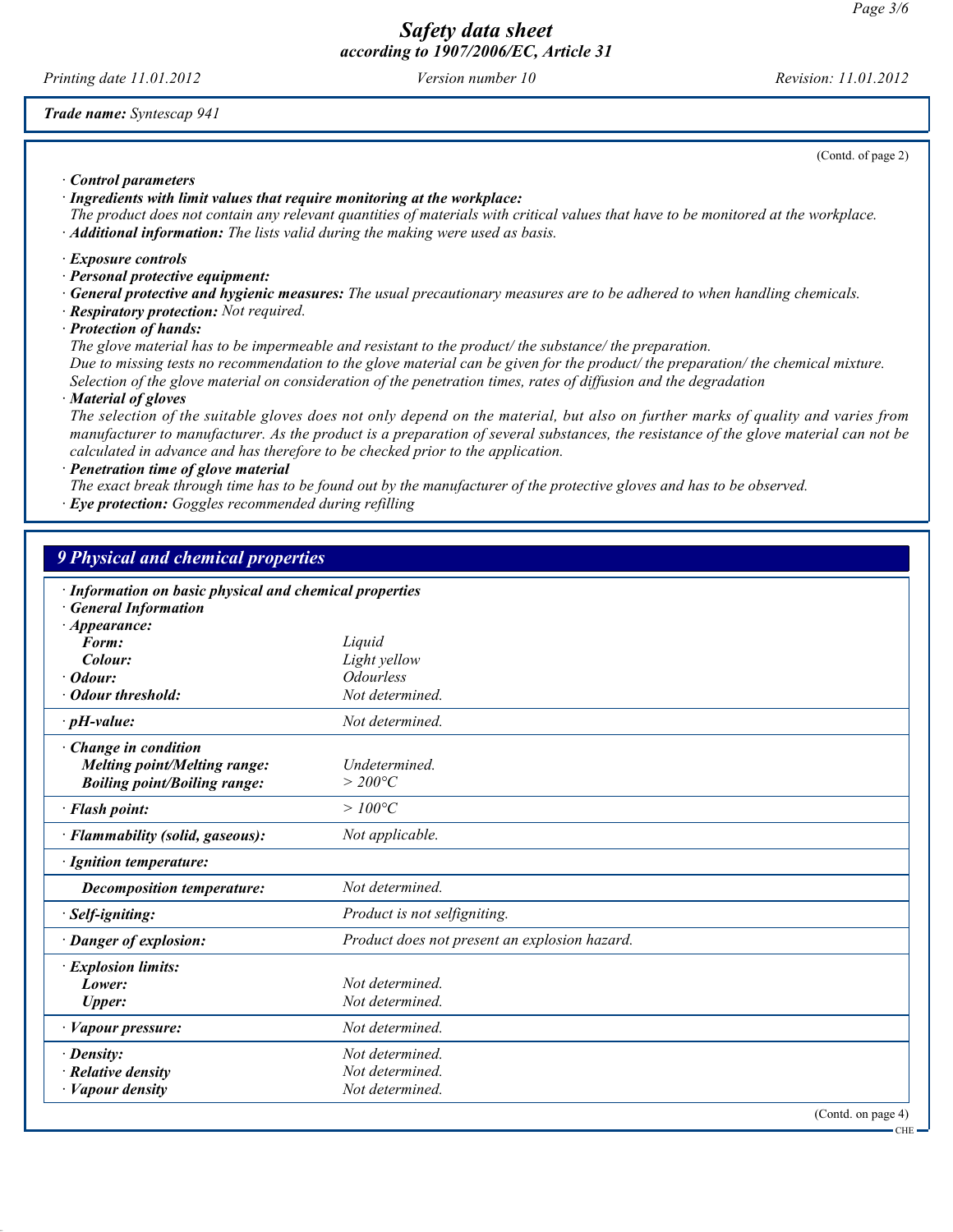Printing date 11.01.2012 Version number 10 Revision: 11.01.2012

Trade name: Syntescap 941

|                                                                                           |                                                                   | (Contd. of page 3) |
|-------------------------------------------------------------------------------------------|-------------------------------------------------------------------|--------------------|
| $\cdot$ Evaporation rate                                                                  | Not determined.                                                   |                    |
| $\cdot$ Solubility in / Miscibility with<br>water:                                        | Not miscible or difficult to mix.                                 |                    |
| · Segregation coefficient (n-octanol/water): Not determined.                              |                                                                   |                    |
| $\cdot$ <i>Viscosity:</i><br>Dynamic:                                                     | Not determined.                                                   |                    |
| Kinematic:                                                                                | Not determined.                                                   |                    |
| · Solvent content:<br><b>Organic solvents:</b><br>$VOC$ (EC)<br>$\cdot$ Other information | $0.0\%$<br>$0.00\%$<br>No further relevant information available. |                    |

# 10 Stability and reactivity

- · Reactivity
- · Chemical stability
- · Thermal decomposition / conditions to be avoided: No decomposition if used according to specifications.
- · Possibility of hazardous reactions No dangerous reactions known.
- · Conditions to avoid No further relevant information available.
- · Incompatible materials: No further relevant information available.
- · Hazardous decomposition products: No dangerous decomposition products known.

## 11 Toxicological information

- · Information on toxicological effects
- · Acute toxicity:
- · Primary irritant effect:
- · on the skin: No irritant effect.
- $\cdot$  on the eye: No irritating effect.
- · Sensitization: No sensitizing effects known.
- · Additional toxicological information:

The product is not subject to classification according to the calculation method of the General EU Classification Guidelines for Preparations as issued in the latest version.

When used and handled according to specifications, the product does not have any harmful effects to our experience and the information provided to us.

# 12 Ecological information

- · Toxicity
- · Aquatic toxicity: No further relevant information available.
- · Persistence and degradability No further relevant information available.
- · Behaviour in environmental systems:
- · Bioaccumulative potential No further relevant information available.
- $\cdot$  Mobility in soil  $\bar{No}$  further relevant information available.
- · Additional ecological information:
- · General notes: Generally not hazardous for water
- · Results of PBT and vPvB assessment
- $\cdot$  **PBT:** Not applicable.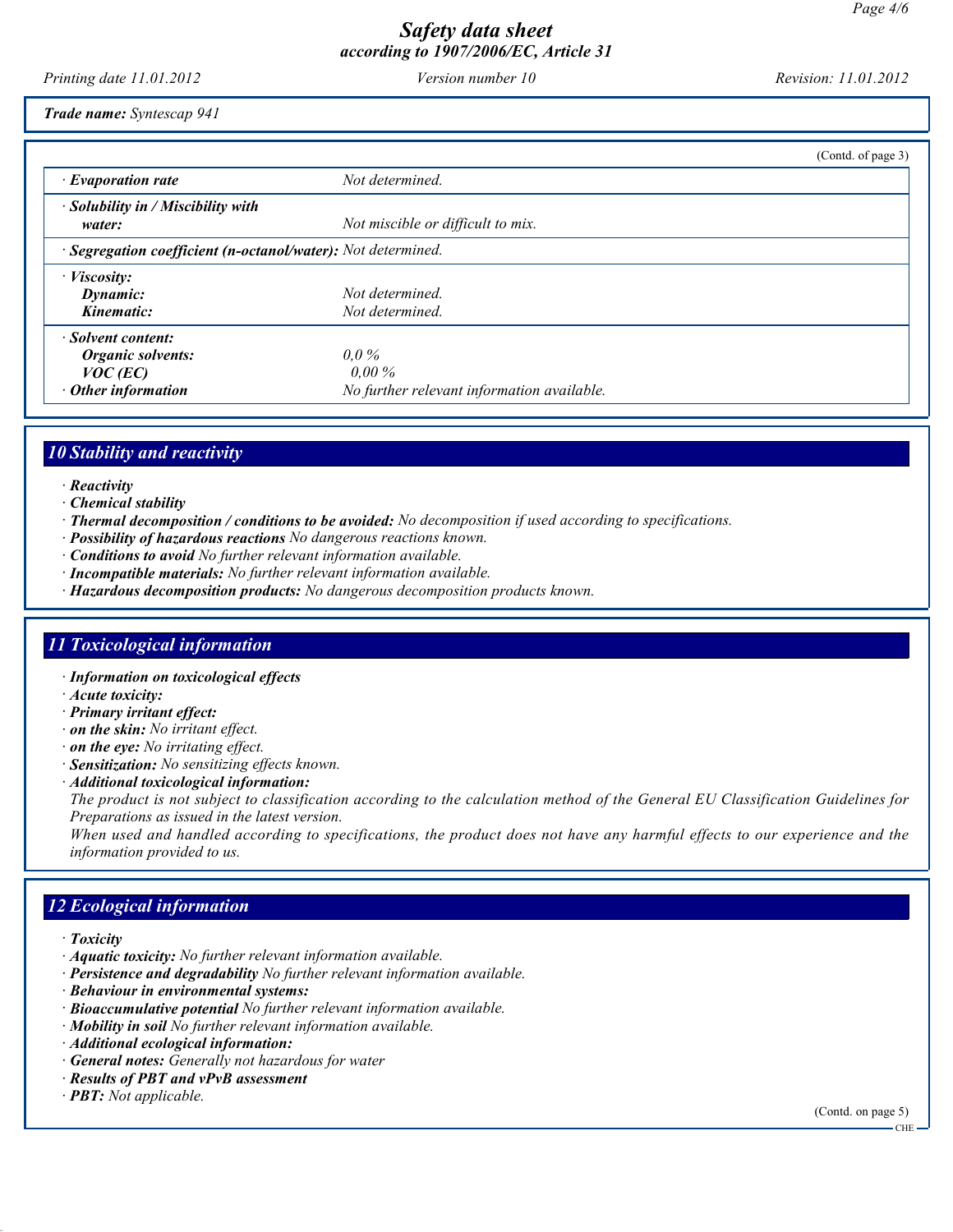Printing date 11.01.2012 Version number 10 Revision: 11.01.2012

Trade name: Syntescap 941

· vPvB: Not applicable.

· Other adverse effects No further relevant information available.

## 13 Disposal considerations

- · Waste treatment methods
- · Recommendation Smaller quantities can be disposed of with household waste.
- · Uncleaned packaging:
- · Recommendation: Disposal must be made according to official national regulations.

| $\cdot$ UN-Number                                            |                 |  |
|--------------------------------------------------------------|-----------------|--|
| ADR, ADN, IMDG, IATA                                         | Void            |  |
|                                                              |                 |  |
| $\cdot$ UN proper shipping name                              |                 |  |
| · ADR, ADN, IMDG, IATA                                       | Void            |  |
| · Transport hazard class(es)                                 |                 |  |
| ADR, ADN, IMDG, IATA                                         |                 |  |
| · Class                                                      | Void            |  |
| · Packing group                                              |                 |  |
| $-$ ADR, IMDG, IATA                                          | Void            |  |
| · Environmental hazards:                                     |                 |  |
| $\cdot$ Marine pollutant:                                    | $N\!o$          |  |
| · Special precautions for user                               | Not applicable. |  |
| · Transport in bulk according to Annex II of MARPOL73/78 and |                 |  |
| the IBC Code                                                 | Not applicable. |  |

# 15 Regulatory information

· Safety, health and environmental regulations/legislation specific for the substance or mixture

· Labelling according to EU guidelines: Observe the general safety regulations when handling chemicals.

The product is not subject to identification regulations under EU Directives and the Ordinance on Hazardous Materials (German GefStoffV).

· Special labelling of certain preparations:

Safety data sheet available for professional user on request.

· Chemical safety assessment: A Chemical Safety Assessment has not been carried out.

## 16 Other information

This information is based on our present knowledge. However, this shall not constitute a guarantee for any specific product features and shall not establish a legally valid contractual relationship.

· Department issuing MSDS: Abteilung Produktsicherheit

(Contd. on page 6) CHE

(Contd. of page 4)